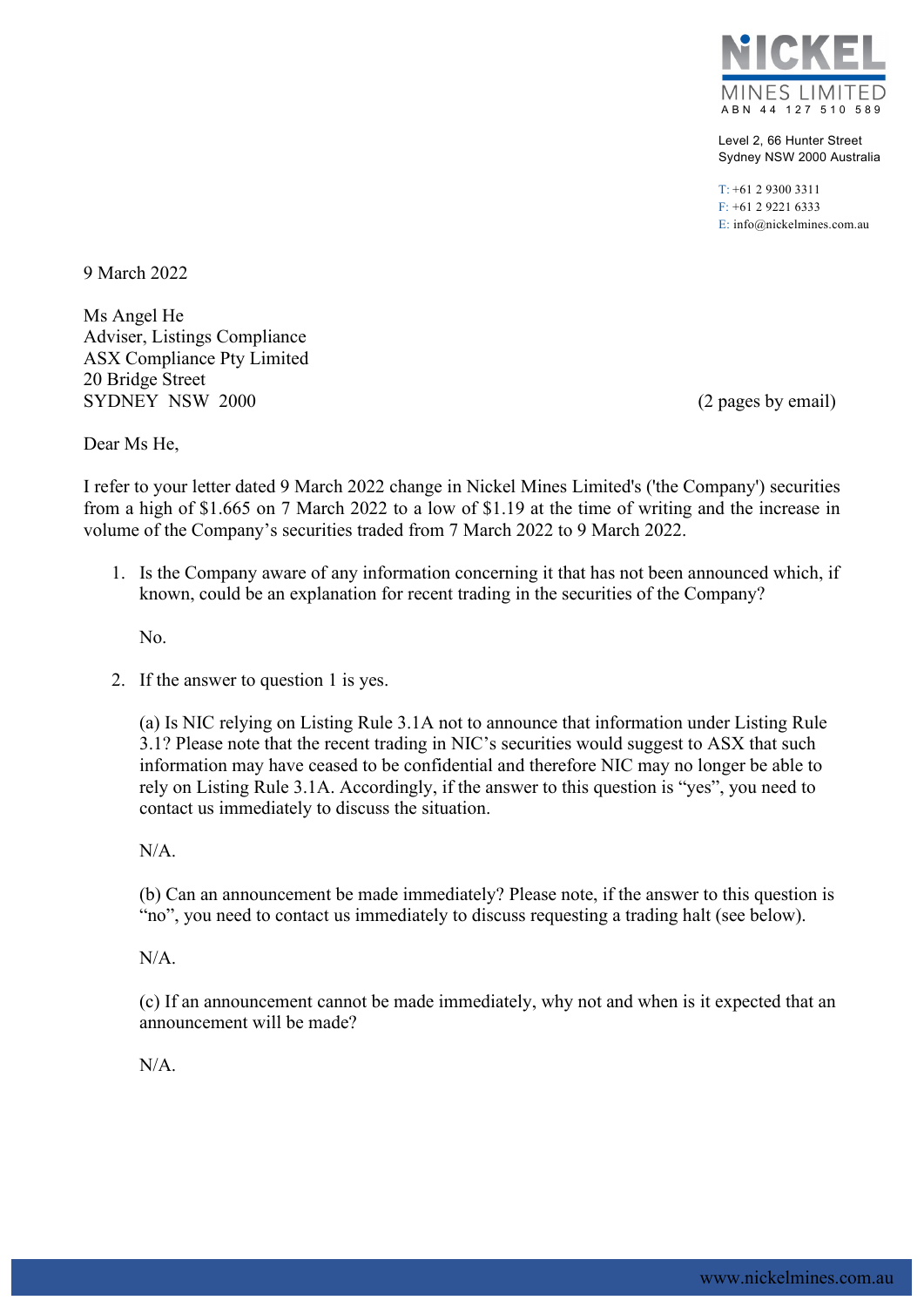3. Is there any other explanation that the Company may have for the recent trading in the securities of the Company?

The Company acknowledges recent press speculation regarding a short position in LME nickel held by Tsingshan group and the implications this had had on global nickel markets.

The Company notes following discussions today with personnel of Tsingshan and its affiliate Shanghai Decent ('Tsingshan'):

- the Company's operations at the Hengjaya Nickel and Ranger Nickel projects are unaffected, as is commissioning at the Angel Nickel project and construction at the Oracle Nickel project.
- Tsingshan have firmly assured the Company that they have no intention of selling any shares that it holds in the Company.
- there has been no change in Tsingshan's irrevocable undertaking to purchase all of the nickel pig iron produced by the Company's RKEF operations.
- there has been no impact on Tsingshan's intention to receive Nickel Mines shares in the Conditional Placement as detailed on 9 February 2022 as part consideration for the Company acquiring a 70% interest in the Oracle Nickel Project.
- Tsingshan remains the world's largest stainless steel and nickel producer with its operations generating revenues of 352B RMB (US\$~\$56B) in 2021. Tsingshan's operations remain robust and unaffected with the Group having strong confidence in its ability to manage its current market position.
- 4. Please confirm that the Company is in compliance with the listing rules and, in particular, listing rule 3.1.

The Company confirms that it is, to the best of its knowledge and belief, in compliance with the Listing Rules and in particular, Listing Rule 3.1.

5. Please confirm that the Company's responses to the questions above have been authorised and approved in accordance with its published continuous disclosure policy or otherwise by its board or an officer of the Company with delegated authority from the board to respond to ASX on disclosure matters.

Yes, the response was authorised and approved in accordance with the continuous disclosure policy.

Yours sincerely

 $R$  s/

Richard Edwards Company Secretary

pjn11158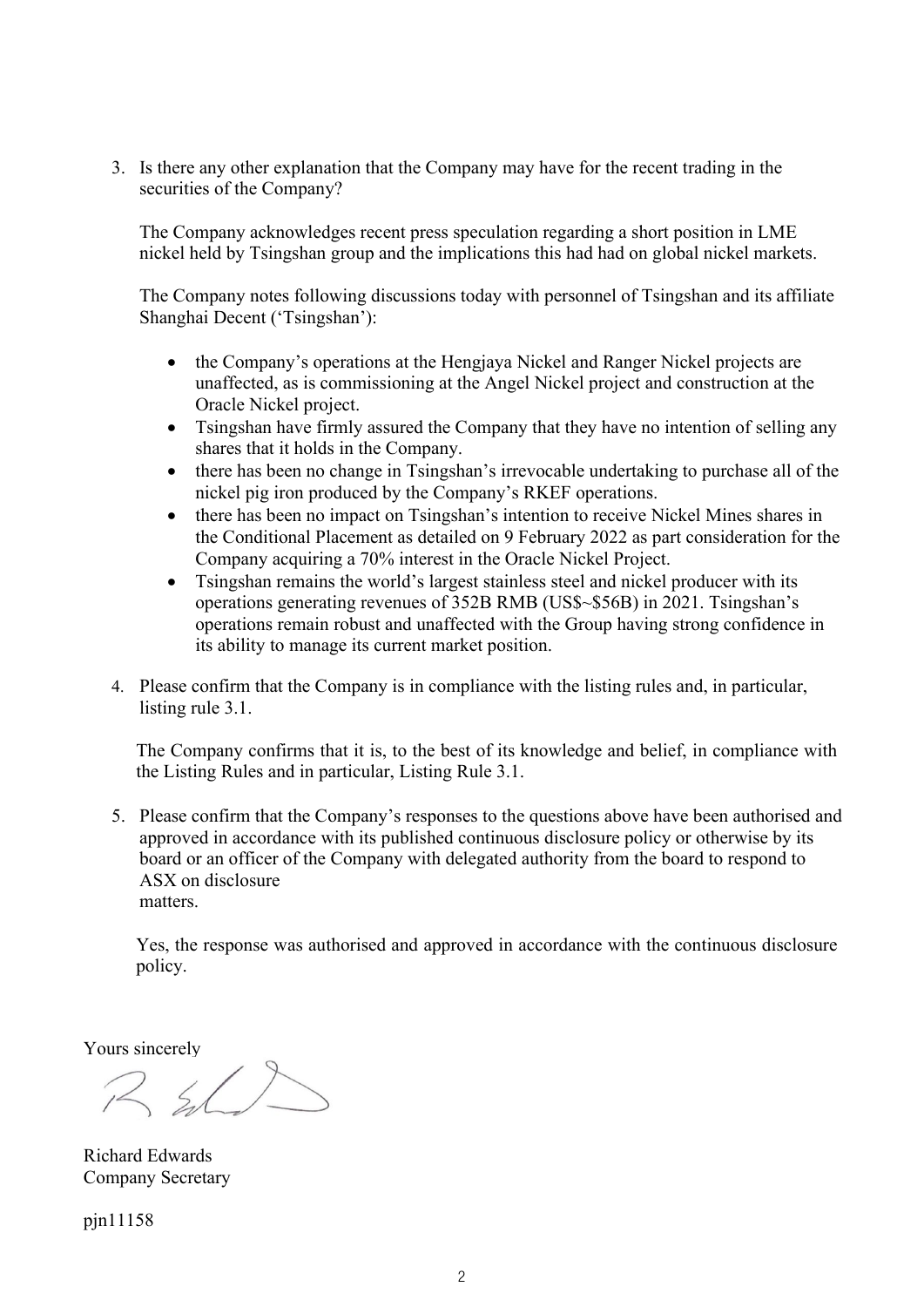

9 March 2022

Reference: 48588

Mr Richard Edwards Company Secretary Nickel Mines Limited Level 2 66 Hunter Street Sydney NSW 2000

By email

Dear Mr Edwards

#### **Nickel Mines Limited ('NIC'): Price - Query**

ASX refers to the following:

- A. The change in the price of NIC's securities from a high of \$1.665 on 7 March 2022 to a low of \$1.19 at the time of writing today 9 March 2022.
- B. The significant increase in the volume of NIC's securities traded from 7 March 2022 to 9 March 2022.

#### **Request for information**

In light of this, ASX asks NIC to respond separately to each of the following questions and requests for information:

- 1. Is NIC aware of any information concerning it that has not been announced to the market which, if known by some in the market, could explain the recent trading in its securities?
- 2. If the answer to question 1 is "yes".
	- (a) Is NIC relying on Listing Rule 3.1A not to announce that information under Listing Rule 3.1? Please note that the recent trading in NIC's securities would suggest to ASX that such information may have ceased to be confidential and therefore NIC may no longer be able to rely on Listing Rule 3.1A. Accordingly, if the answer to this question is "yes", you need to contact us immediately to discuss the situation.
	- (b) Can an announcement be made immediately? Please note, if the answer to this question is "no", you need to contact us immediately to discuss requesting a trading halt (see below).
	- (c) If an announcement cannot be made immediately, why not and when is it expected that an announcement will be made?
- 3. If the answer to question 1 is "no", is there any other explanation that NIC may have for the recent trading in its securities?
- 4. Please confirm that NIC is complying with the Listing Rules and, in particular, Listing Rule 3.1.
- 5. Please confirm that NIC's responses to the questions above have been authorised and approved under its published continuous disclosure policy or otherwise by its board or an officer of NIC with delegated authority from the board to respond to ASX on disclosure matters.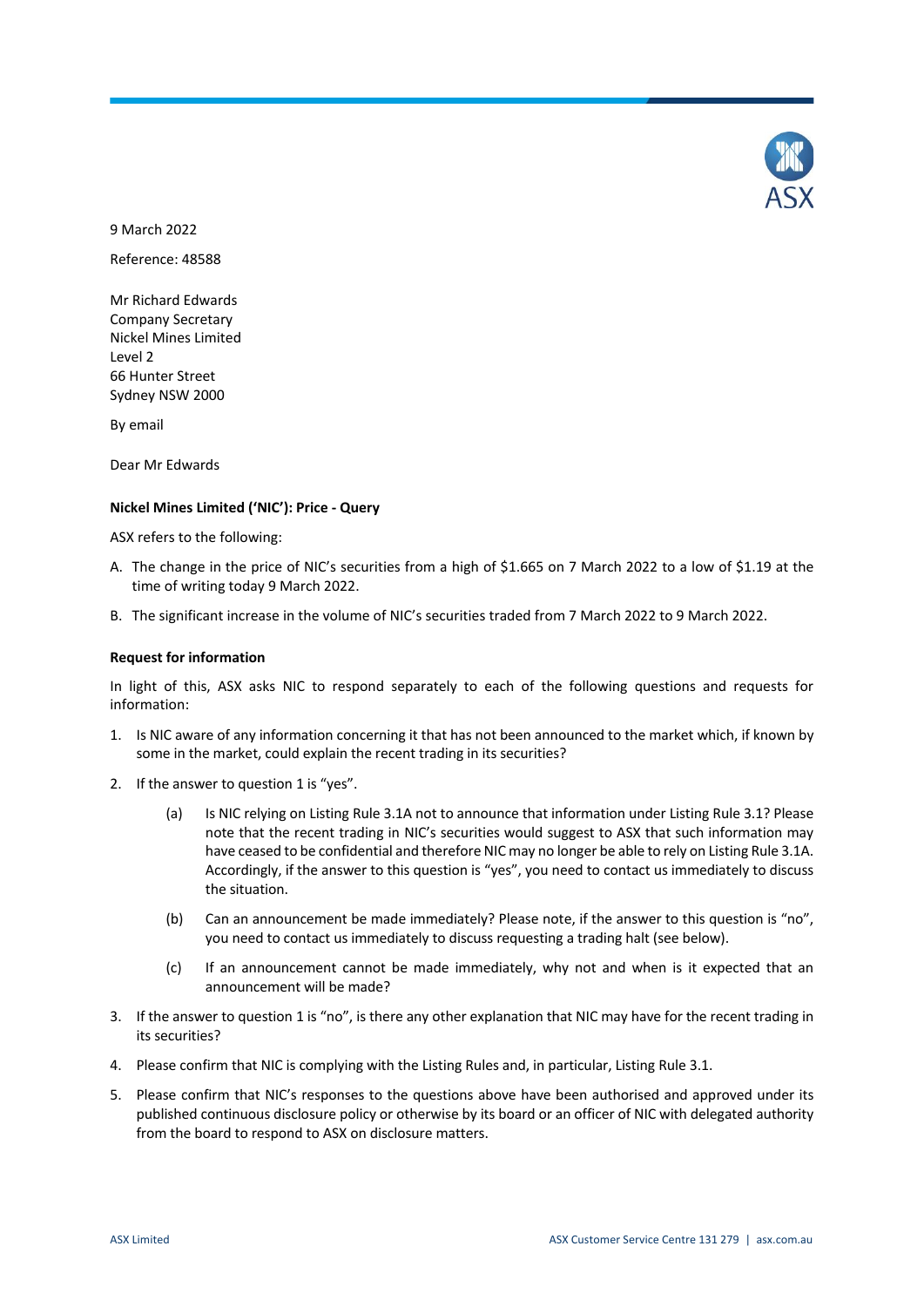#### **When and where to send your response**

This request is made under Listing Rule 18.7. Your response is required as soon as reasonably possible and, in any event, by no later than **1.00 PM AEDT Wednesday, 9 March 2022**. You should note that if the information requested by this letter is information required to be given to ASX under Listing Rule 3.1 and it does not fall within the exceptions mentioned in Listing Rule 3.1A, NIC's obligation is to disclose the information 'immediately'. This may require the information to be disclosed before the deadline set out in the previous paragraph and may require NIC to request a trading halt immediately.

Your response should be sent to me by e-mail at **ListingsComplianceSydney@asx.com.au**. It should not be sent directly to the ASX Market Announcements Office. This is to allow me to review your response to confirm that it is in a form appropriate for release to the market, before it is published on the ASX Market Announcements Platform.

# **Trading Halt**

If you are unable to respond to this letter by the time specified above, or if the answer to question 1 is "yes" and an announcement cannot be made immediately, you should discuss with us whether it is appropriate to request a trading halt in NIC's securities under Listing Rule 17.1. If you wish a trading halt, you must tell us:

- the reasons for the trading halt;
- how long you want the trading halt to last;
- the event you expect to happen that will end the trading halt;
- that you are not aware of any reason why the trading halt should not be granted; and
- any other information necessary to inform the market about the trading halt, or that we ask for.

We require the request for a trading halt to be in writing. The trading halt cannot extend past the commencement of normal trading on the second day after the day on which it is granted. You can find further information about trading halts in Guidance Note 16 *Trading Halts & Voluntary Suspensions*.

# **Suspension**

If you are unable to respond to this letter by the time specified above, ASX will likely suspend trading in NIC's securities under Listing Rule 17.3.

# **Listing Rules 3.1 and 3.1A**

In responding to this letter, you should have regard to NIC's obligations under Listing Rules 3.1 and 3.1A and also to Guidance Note 8 *Continuous Disclosure*: Listing Rules 3.1 – 3.1B. It should be noted that NIC's obligation to disclose information under Listing Rule 3.1 is not confined to, nor is it necessarily satisfied by, answering the questions set out in this letter.

# **Release of correspondence between ASX and entity**

We reserve the right to release a copy of this letter, your reply and any other related correspondence between us to the market under Listing Rule 18.7A.

# **Questions**

If you have any questions in relation to the above, please do not hesitate to contact me.